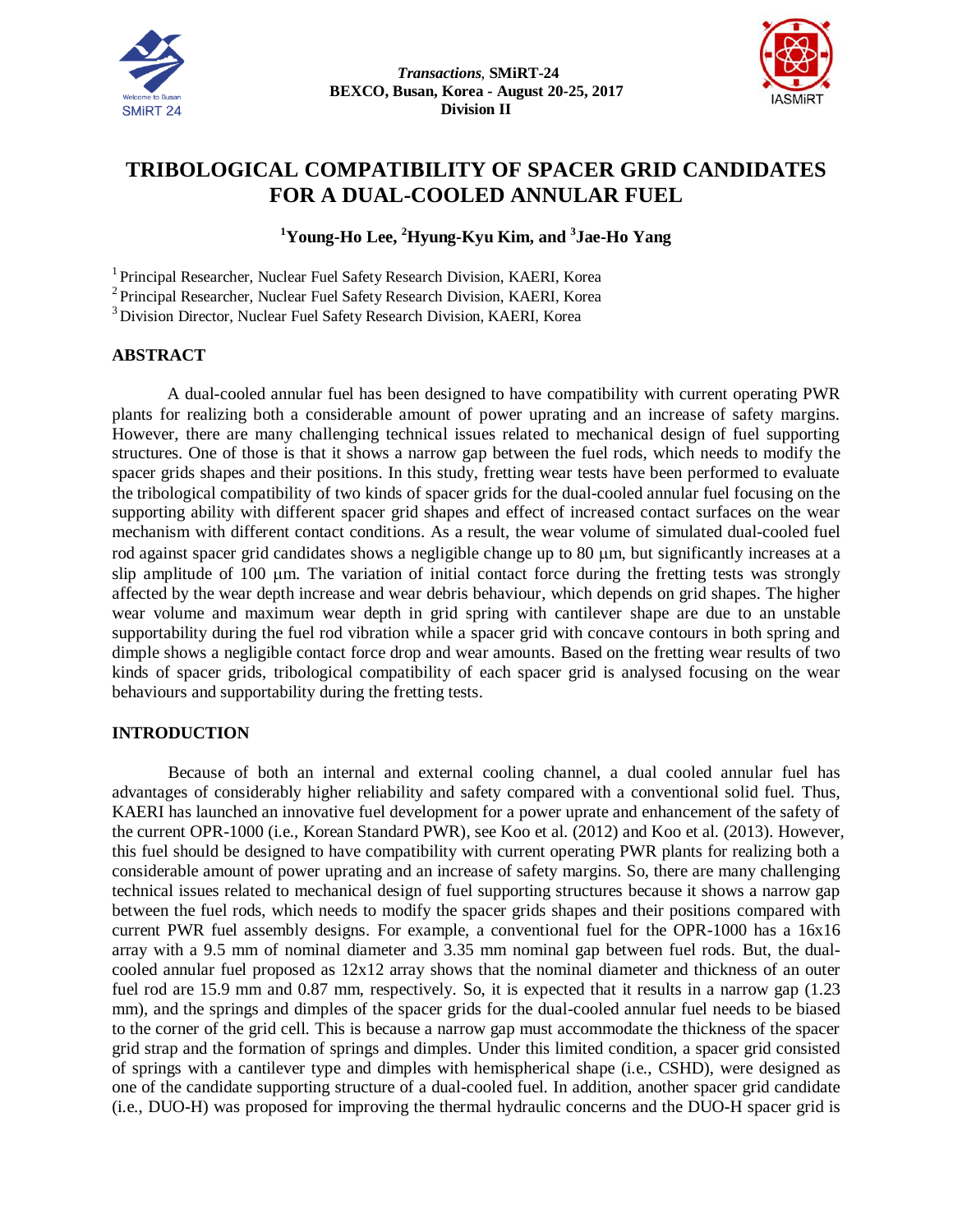modified from the conventional spacer grid of solid fuel and has the same position of the conventional solid fuel by the maximization of high space efficiency in a narrow gap in the dual cooled annular fuel.

However, these candidates should be verified that there are no potential hazards, which experienced in conventional solid fuel system under normal operating conditions such as grid-to-rod fretting (GTRF). Generally, the fretting wear is defined as a material degradation between two contact surfaces with a relatively small amplitude motion, see Waterhouse (1972). The geometry of the contact surfaces was recognized as one of the most important factors determining the fretting wear mechanism of nuclear fuel rods, see Lee et al. (2007), Kim et al. (2003) and Kovacs et al. (2009). As a flow-induced vibration (FIV) due to the primary coolant is an inevitable phenomenon in a nuclear reactor core regardless of the nuclear fuel types, the fretting wear behaviours of spacer grid for dual-cooled annular fuel should be verified at the initial development stage. Therefore, this study is focused on the fretting wear behaviour of the dual-cooled fuel rod with the proposed spacer grid springs for the dual cooled annular fuel. The objectives are to compare the fretting wear behaviour of two kinds of spacer grid springs and their supporting abilities with a variation of the slip amplitude at each spring shape.

# **EXPERIMENTS**

#### *Specimen*

Two kinds of spacer grid specimens were prepared using a Zirconium plate with a thickness of 0.46 mm. In this study, CSHD spring and dimple were formed at a biased position with a cantilever shape and a hemispherical contour. Thus, cantilever shape is intended to have a line contact with the rod specimen while hemispherical shape is a point contact. However, DUO-H spring and dimple both have concave contours, which were expected to have area contacts with a wrapping around the fuel rod in a circumferential direction of the contact region. In this experiment, CSHD spring and dimple, DUO-H spring, and dimple are denoted as Cs, Cd, Hs and Hd, respectively. Fig.1(a) shows the grid specimen used in this study. Also, a fuel rod specimen is manufactured from the punching process of a Zirconium plate to simulate enlarged diameter of outer fuel rod as shown in Fig. 1(b). Its thickness is the same with the spacer grid specimen and the radius is maintained as the same outer diameter of dual-cooled fuel rod (i.e.,  $7.95 \pm 0.05$  mm).



Figure 1. (a) Spacer grid candidates for dual-cooled annular fuel and (b) simulated outer fuel rod specimen used in this study.

#### *Fretting Wear Tests and Wear Measurement*

In this study, a fretting wear tester for GTRF was used for comparing the previous results of solid fuel rod tests and its schematic view is described in Fig. 2. A fuel rod specimen was attached to a vibration jig, which was reciprocated to the rod axial direction. During the fretting wear tests, normal and friction forces, relative slip amplitude, and vibrating frequency were monitored and analysed to estimate the change of wear mechanism. The grid spring and dimple specimens were fixed to a stroke mechanism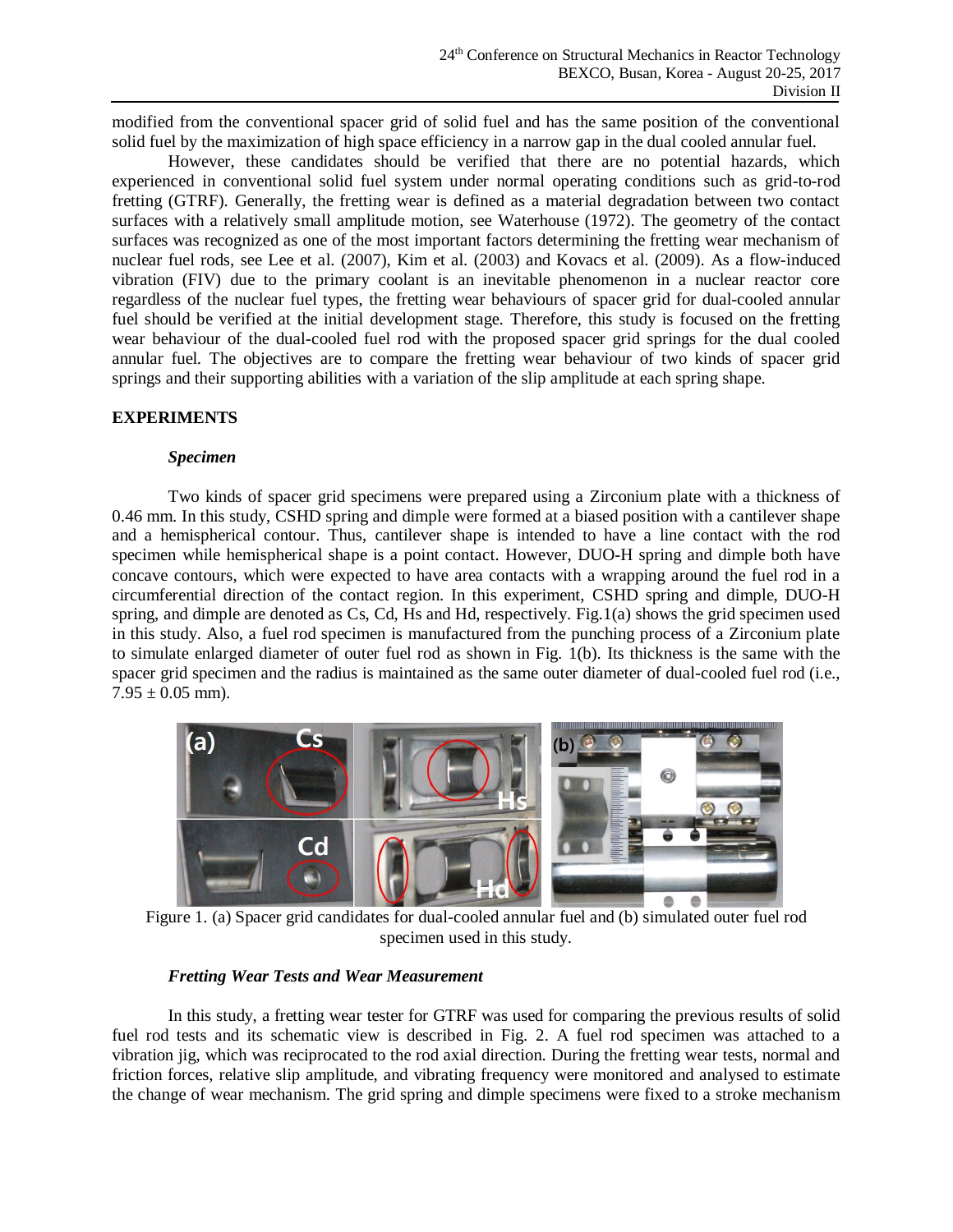and gradually pushed to the fuel rod specimen until a normal load reached 10 N. After then, the vibration jig attached to the fuel rod specimen was oscillated in the fuel rod axial direction with a peak-to-peak amplitude of 50, 80 and 100 m at a frequency of 30 Hz. All tests were carried out in an unlubricated condition up to fretting cycles of  $10<sup>6</sup>$ . After the wear tests, the worn area was observed by an optical microscope for analysing and measuring the wear scar characteristics and the worn area including its length and width, respectively. The wear volume and depth profile were measured by a 3-D surface profilometer and their results were compared for each test condition.



Figure 2. Schematic view of fretting wear tester for examining wear resistance of spacer grid.



# **RESULTS AND DISCUSSION**

Figure 3. Variation of wear volume and maximum wear depth with increasing slip amplitude.

Fig. 3 shows the variation of measured wear volume and maximum wear depth with increasing relative slip amplitude. Regardless of spacer grid shapes, it is difficult to find a remarkable change of the wear volume at up to 80  $\mu$ m, but significantly increases at a slip amplitude of 100  $\mu$ m. Also, it is apparent that wear volumes of Cs and Cd specimens are dramatically increased while those of the Hd is negligible and Hs result shows gradually increase. This result indicates that DUO-H spacer grid have a more wear resistant rather than CSHD. However, it is interesting that simulated fuel rod against both dimple specimens shows relatively small wear volume rather than spring specimens even though each dimple have a high stiffness value. However, the maximum wear depth shows a gradual increase regardless of each specimen. Thus, the variation of wear volume could be affected by the worn area expansion due to each spacer grid shape. Thus, it is necessary to examine the worn surface focusing on the grid shape effects of each spacer grid.

# *Wear Behaviours*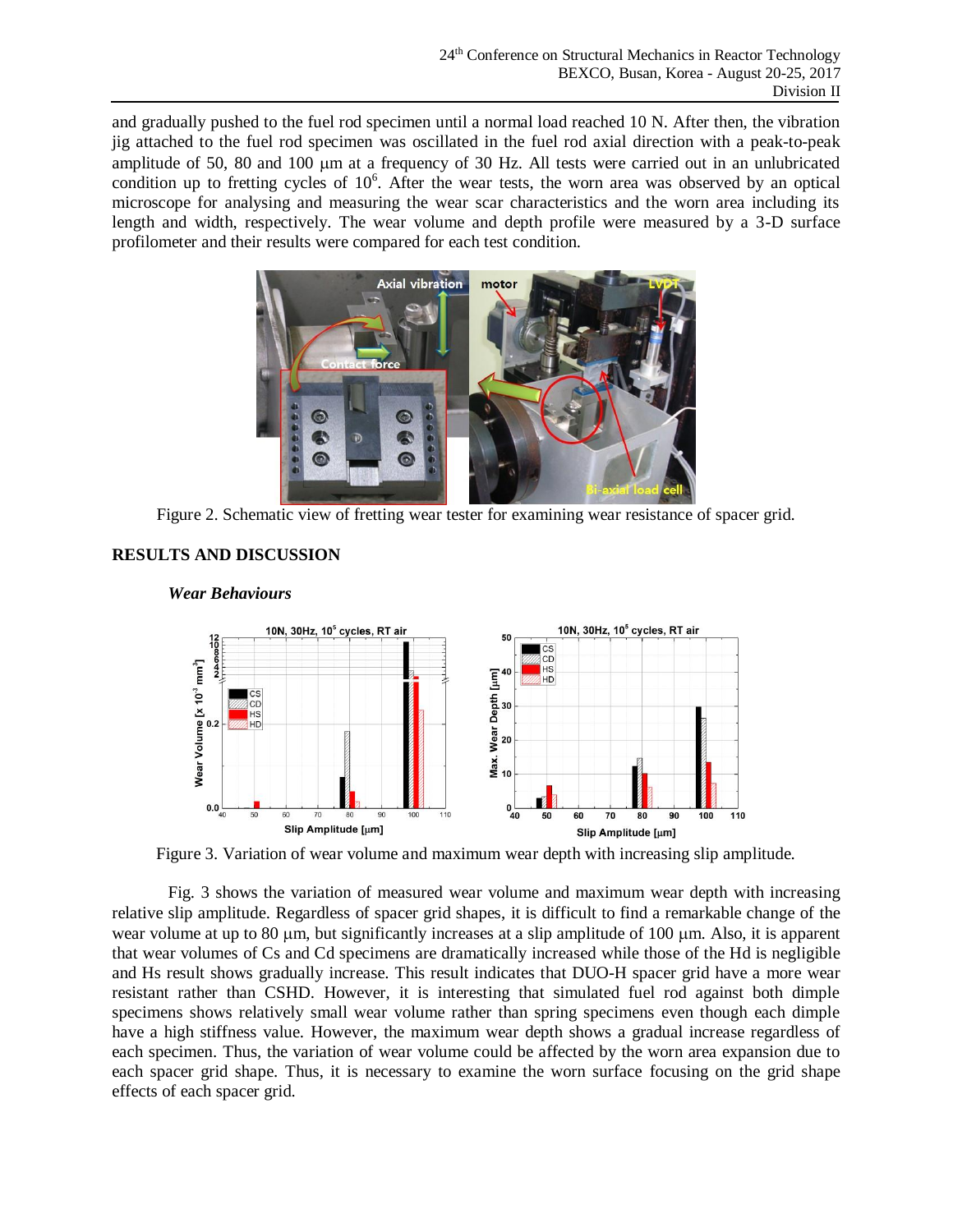### *Worn Area Progress*

Figs. 4 shows the summary of worn surface observation and wear scar measurement of the dualcooled fuel rod with increasing relative slip amplitude. It is apparent that the worn area of the Cs specimen was generated at both ends of the spring contact region, and then gradually broadened to the centre of contact length of the fuel rod. However, the Cd specimen shows a circular shape except for its diametric size. Gradual change of worn area at Cd specimen clearly shows the protruded area on the worn surface, which is expected to retard area expansion as the wear depth increases. Therefore, different results between wear volume and maximum wear depth in the Cs and Cd conditions can be explained by worn area expansion. In the Hs and Hd conditions, however, they both have area contacts in the circumferential direction, and the wear scar shapes show an ellipse to axial direction of fuel rod. Also, their worn areas show an evenly distributed protruded area that was transferred from the spacer grid specimen or generated wear debris layer. In the Hs and Hd conditions, a relatively smaller wear volume and maximum wear depth are expected due to the formation of a wear resistant surface with spacer grid shapes.





# *Supportability of Spacer Grids*

Generally, one of the principal roles of spacer grid is to provide both a lateral and vertical support for fuel rods and to allow for a differential thermal expansion and growth of the fuel rods. In addition, spacer grid should be retained fuel rods with a sufficient spring contact force to prevent contact damages by flow-induced vibration (FIV). Fig. 5 summarized the variation of the contact force during the fretting tests at each spring and dimple condition. The contact force was considerably changed in the Cd condition, while the Hs condition did not have a significant change at up to  $10<sup>5</sup>$  cycles. Also, the Cs and Hd conditions only show an irregular change of contact force at the initial stage. The repeated load drop is expected due to changed contact positions between the fuel rod and spacer grid. This is because of the formation and fracture of the protruded wear debris with increasing number of cycles. Therefore, the variation of contact force can be explained by the spring stiffness and formation of wear debris between the contact surfaces. If the spacer grid spring and dimple have relatively high stiffness values, it is expected that the elastic deformation under the initial normal force results in a smaller displacement. As the spring and dimple specimens were firmly fixed during the fretting tests, the contact force drop is closely related to the relaxation of contact force due to the wear depth increase or change of contact position. As the Cs and Cd specimens are contacted at a biased position of the centre of the dual cooled fuel rod, the contact position is easy to change due to their line and point contacts compared with the Hs and Hd conditions. Consequently, the higher wear volume and maximum wear depth in the Cs and Cd conditions are due to an unstable supporting ability during the fuel rod vibration and the DUO-H spacer